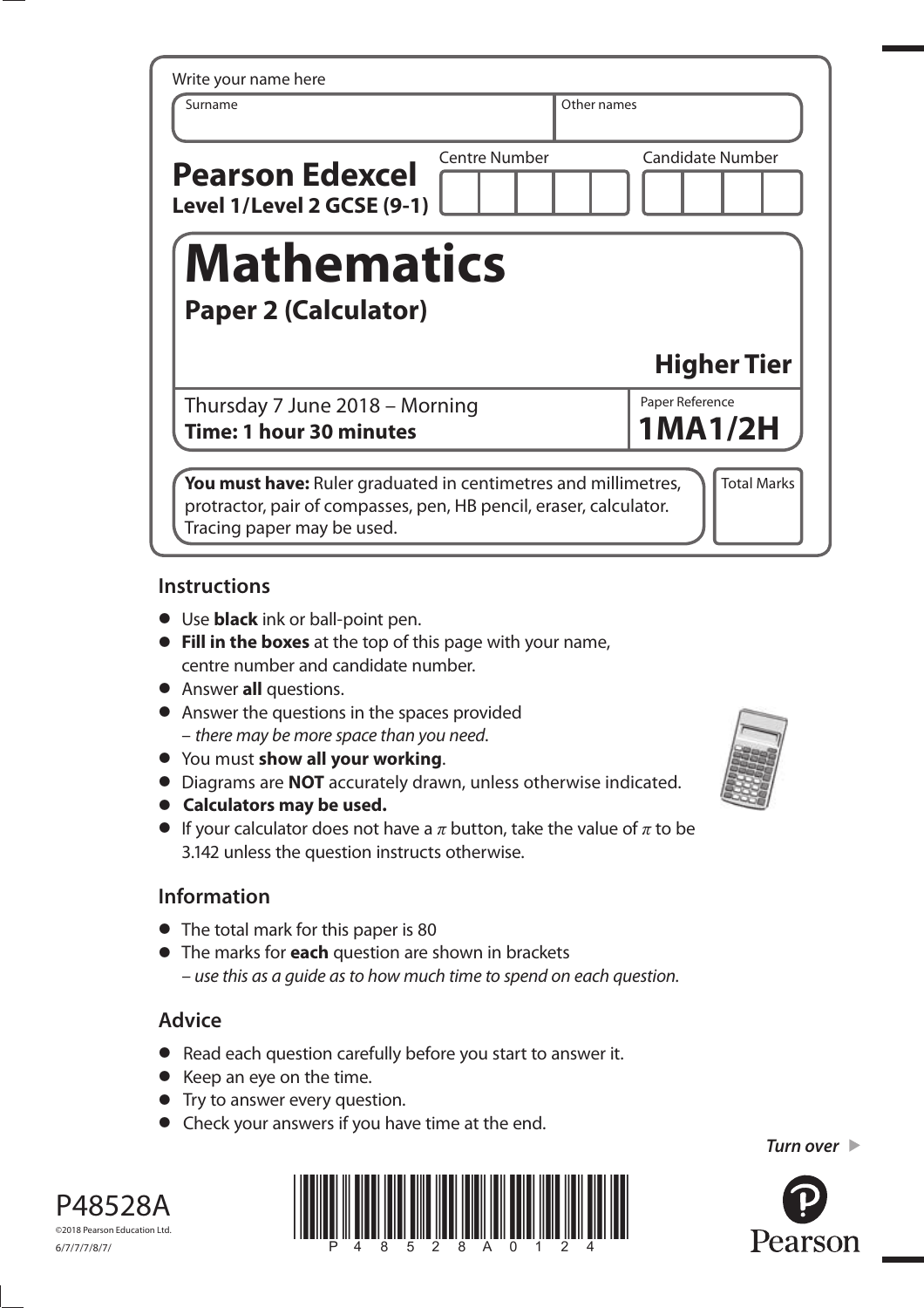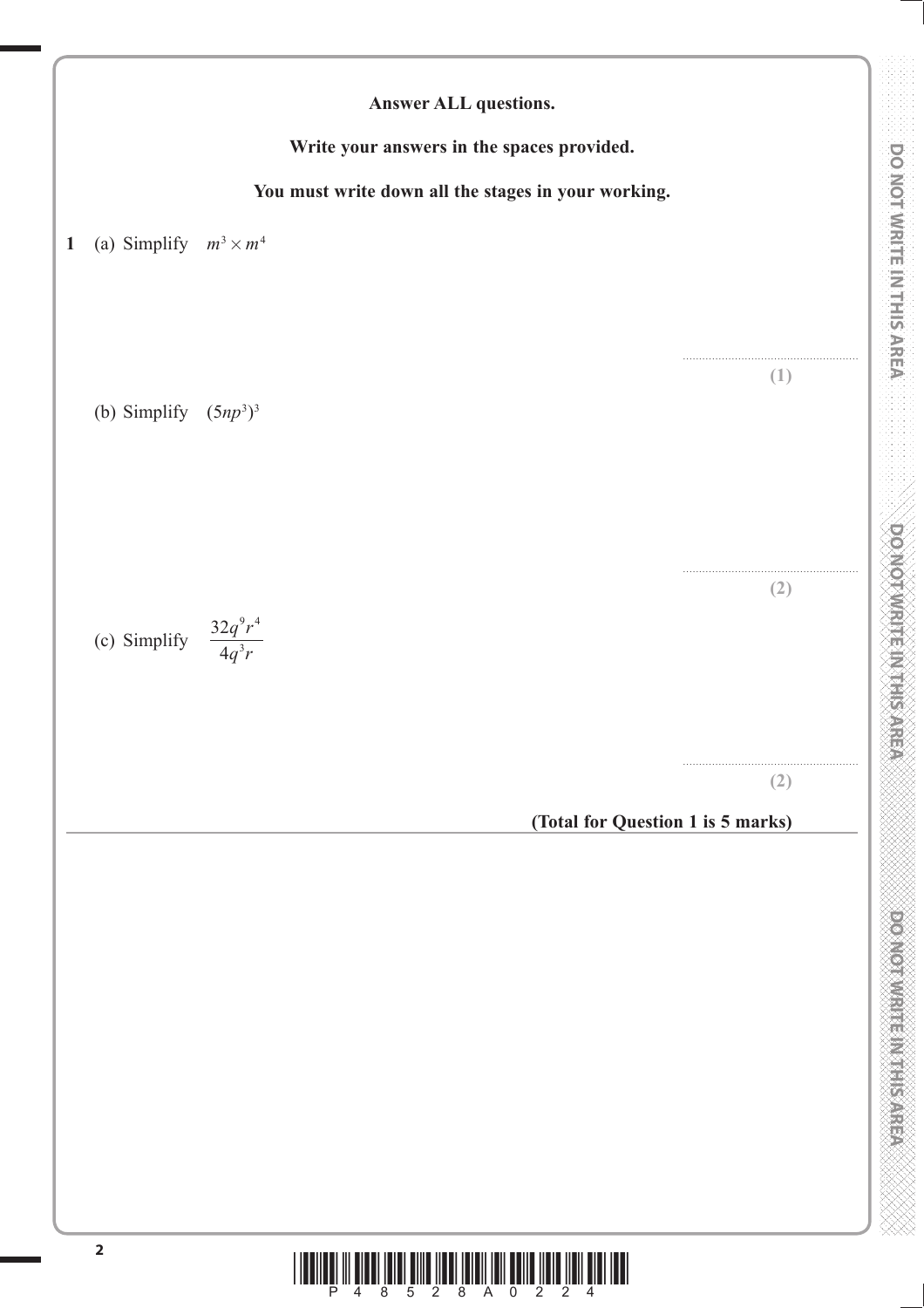**2** (a) Find the lowest common multiple (LCM) of 40 and 56

# *A* =  $2^3 \times 3 \times 5$  *B* =  $2^2 \times 3 \times 5^2$

(b) Write down the highest common factor (HCF) of *A* and *B*.

...................................................... **(1)**

...................................................... **(2)**

**(Total for Question 2 is 3 marks)**



**3**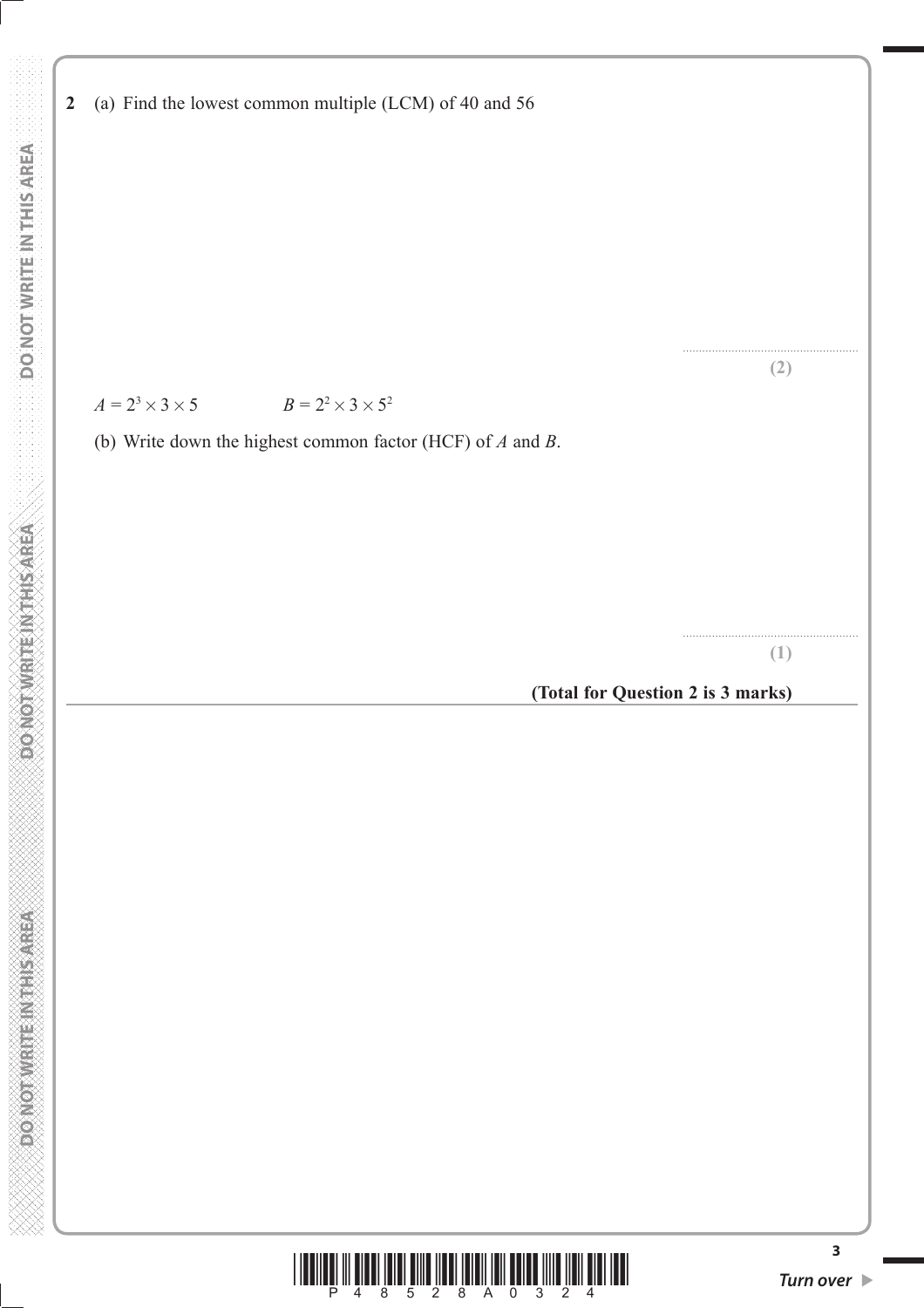



Find an equation for **L**.

**(Total for Question 3 is 3 marks)**

......................................................

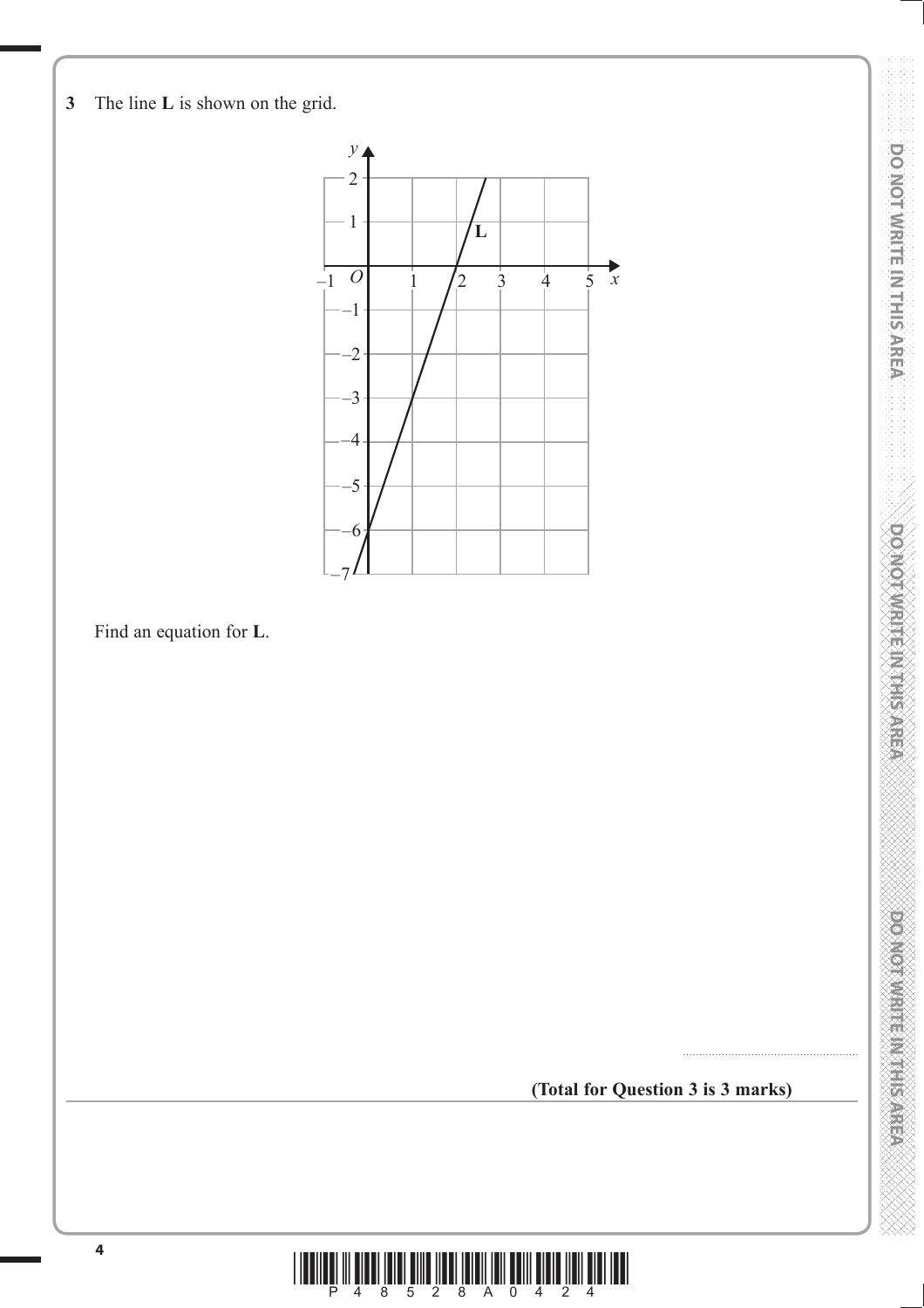**4** Raya buys a van for £8500 plus VAT at 20%

 Raya pays a deposit for the van. She then pays the rest of the cost in 12 equal payments of £531.25 each month.

 Find the ratio of the deposit Raya pays to the total of the 12 equal payments. Give your answer in its simplest form.

**(Total for Question 4 is 5 marks)**



......................................................

**5**

**DONOT WRITEINTHIS AREA**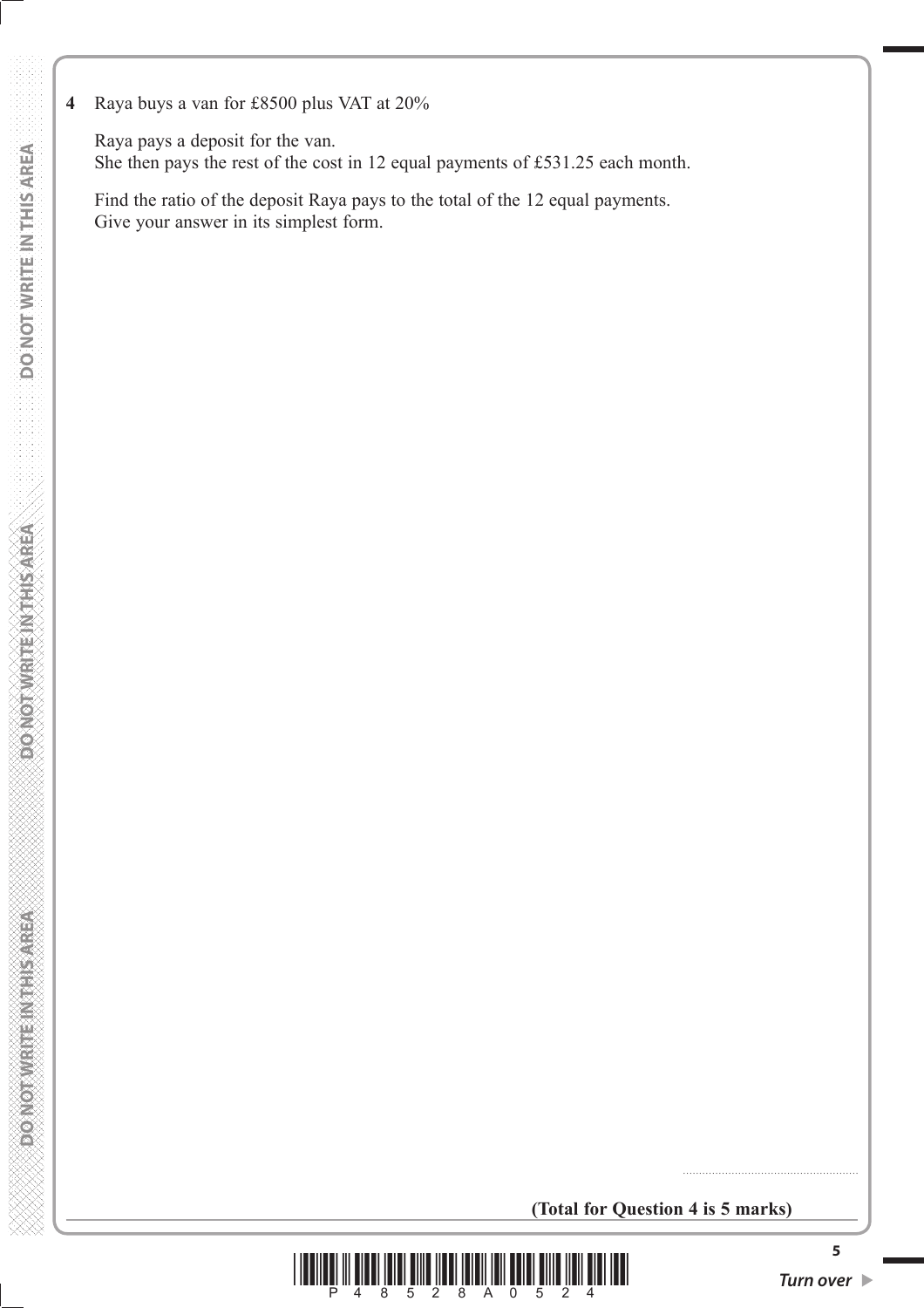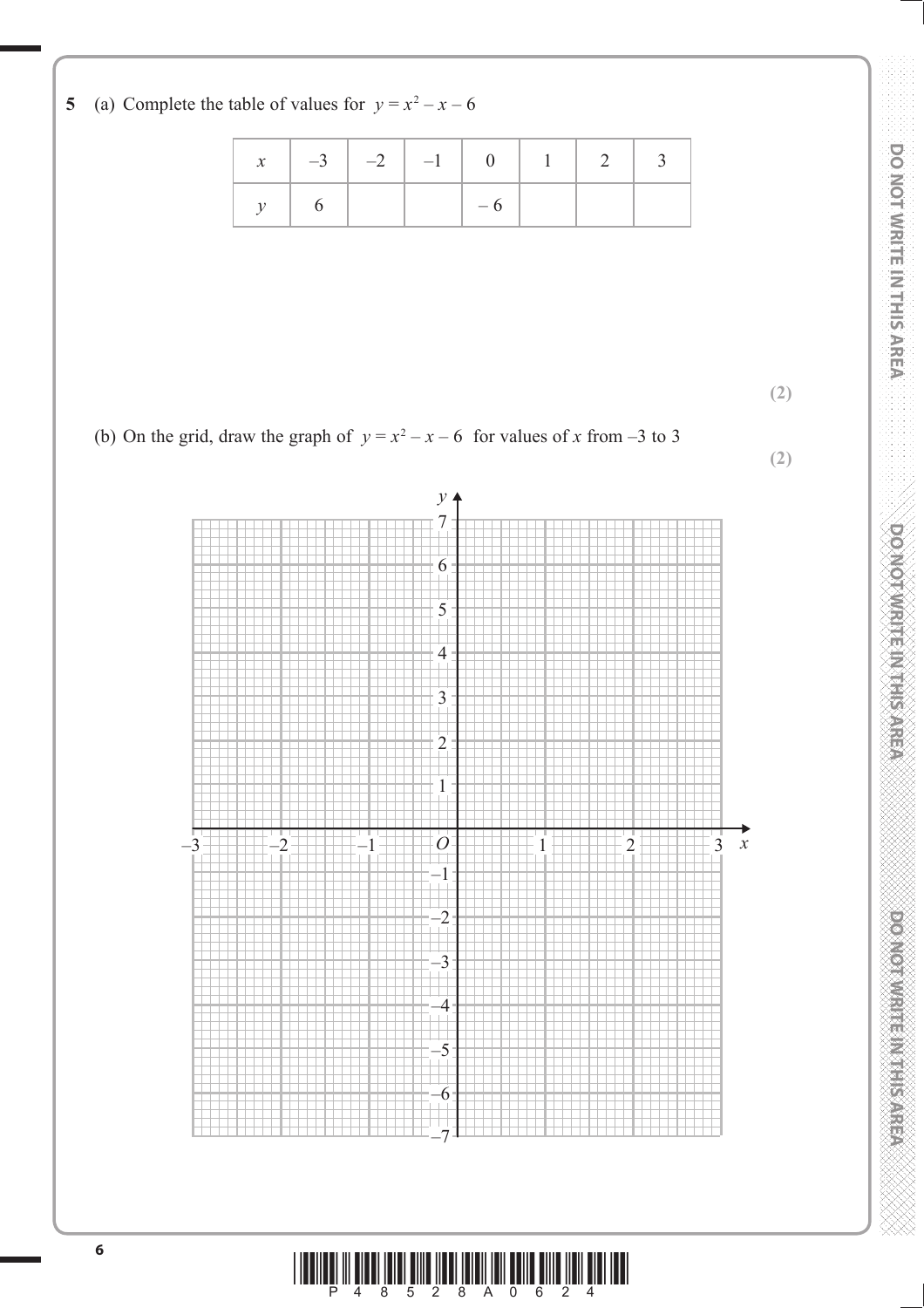(c) Use your graph to find estimates of the solutions to the equation  $x^2 - x - 6 = -2$ 

**(2)**

.................................................................................

#### **(Total for Question 5 is 6 marks)**

**6** A force of 70 newtons acts on an area of 20 cm2

The force is increased by 10 newtons.  $\left| \begin{array}{c} \text{pressure} \\ \text{area} \end{array} \right|$ The area is increased by  $10 \text{ cm}^2$ 

Helen says,

"The pressure decreases by less than 20%"

 Is Helen correct? You must show how you get your answer. pressure = force

**(Total for Question 6 is 3 marks)**

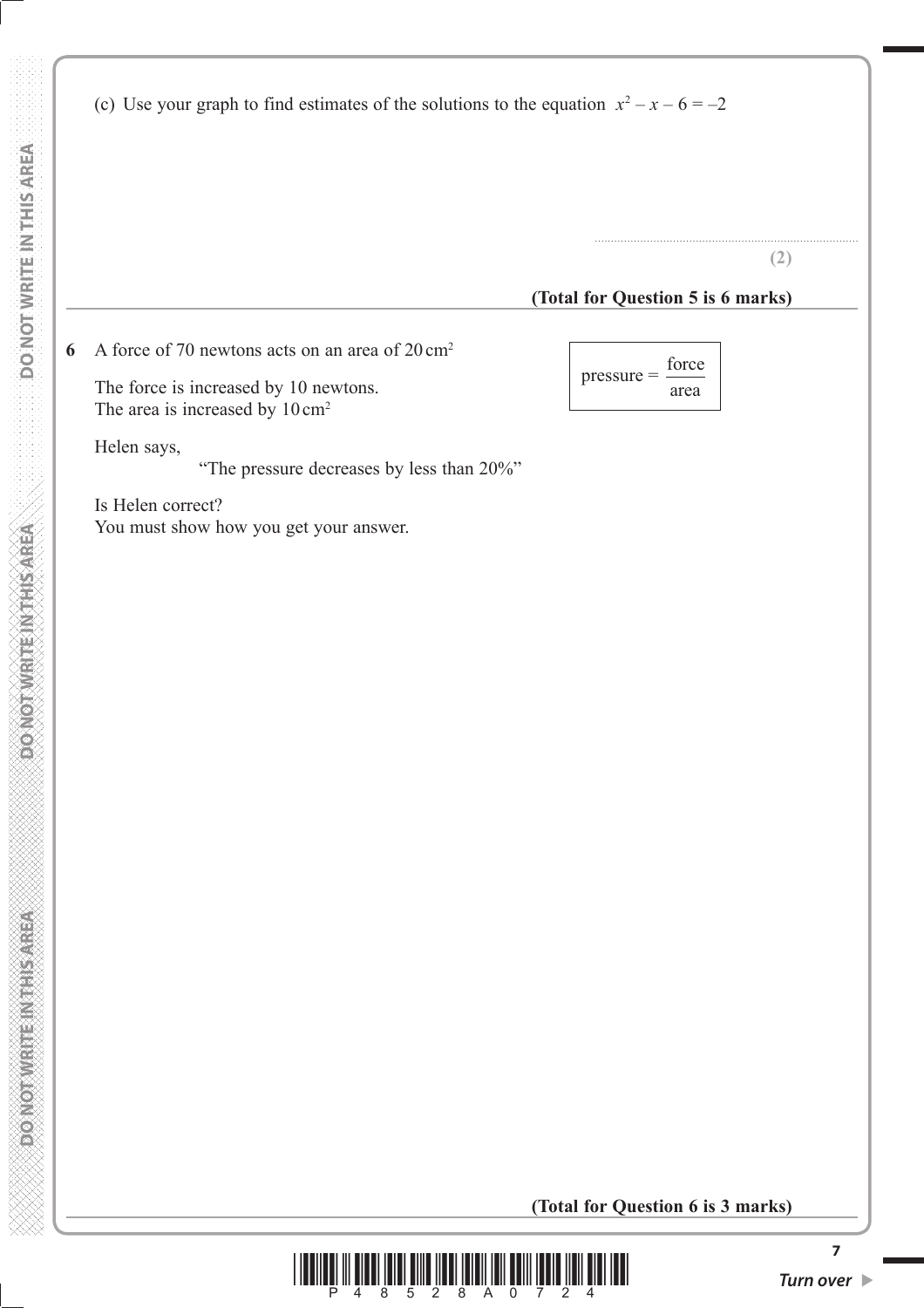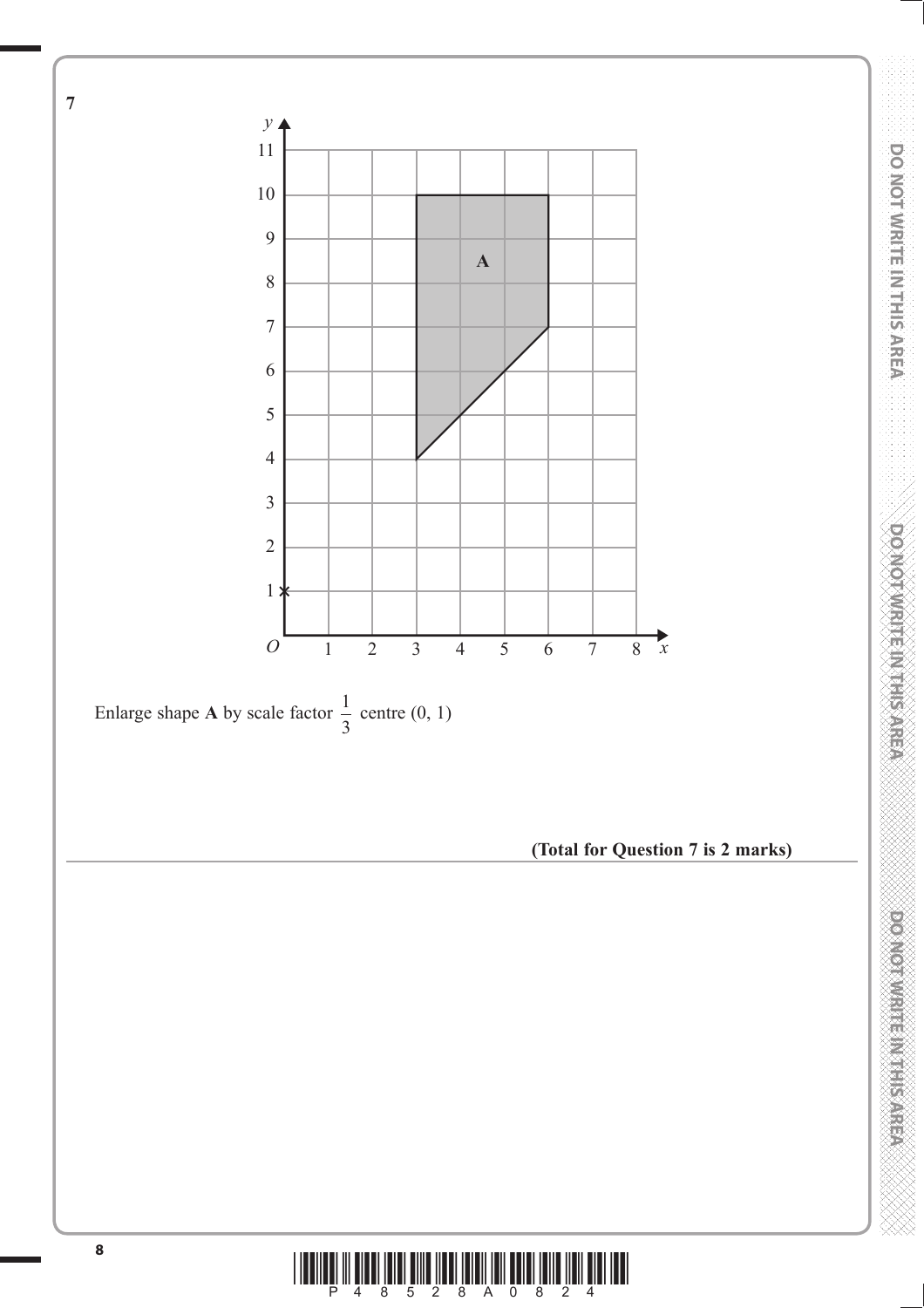**8** 60 people were asked if they prefer to go on holiday in Britain or in Spain or in Italy.

 38 of the people were male. 11 of the 32 people who said Britain were female. 8 males said Italy. 12 people said Spain.

One of the females is chosen at random.

What is the probability that this female said Spain?

**(Total for Question 8 is 4 marks)**

......................................................



**9**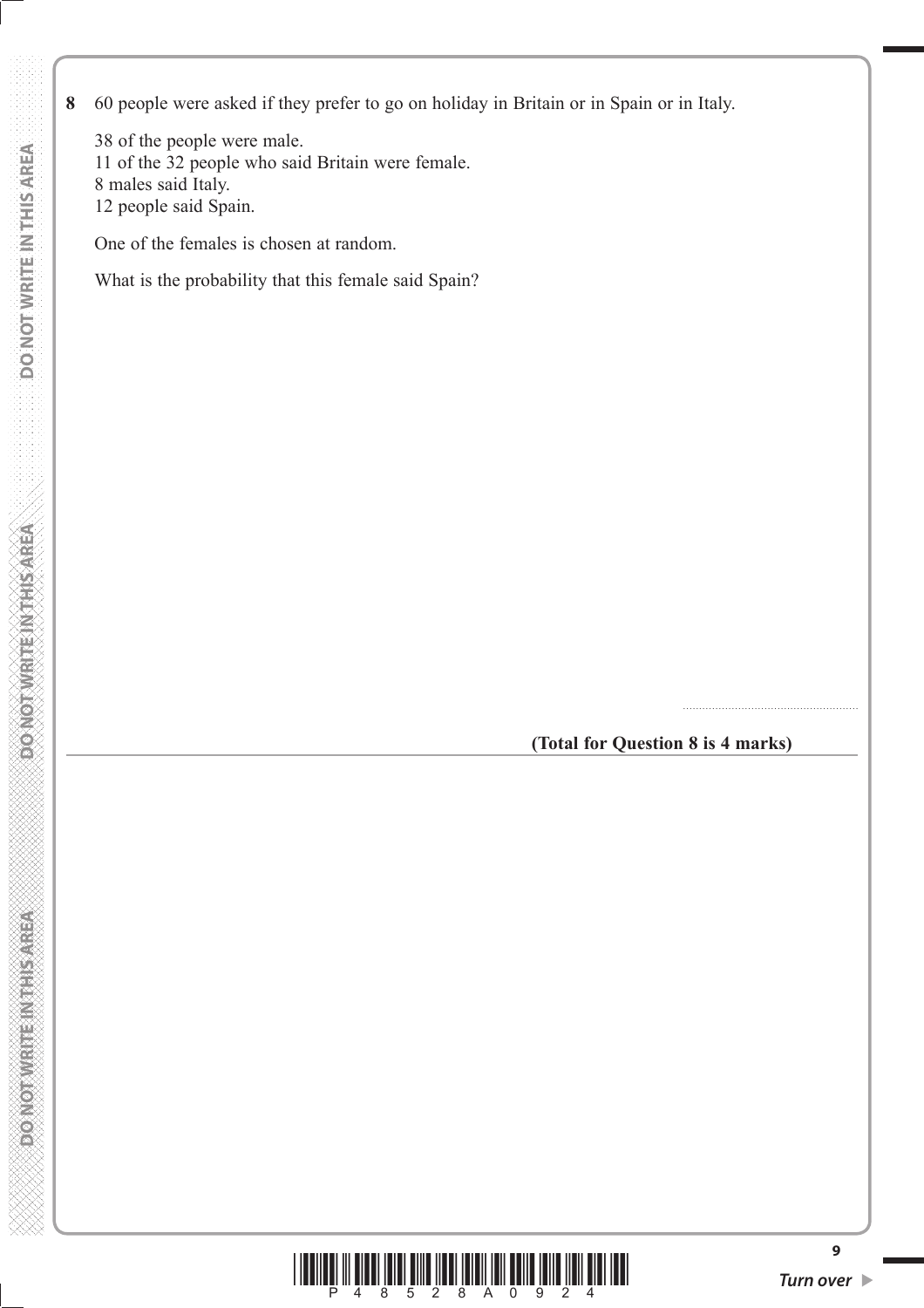**9** Jean invests £12 000 in an account paying compound interest for 2 years.

 In the first year the rate of interest is *x*% At the end of the first year the value of Jean's investment is £12 336

In the second year the rate of interest is  $\frac{x}{2}$ 2  $\frac{0}{0}$ 

What is the value of Jean's investment at the end of 2 years?

£......................................................

**(Total for Question 9 is 4 marks)**

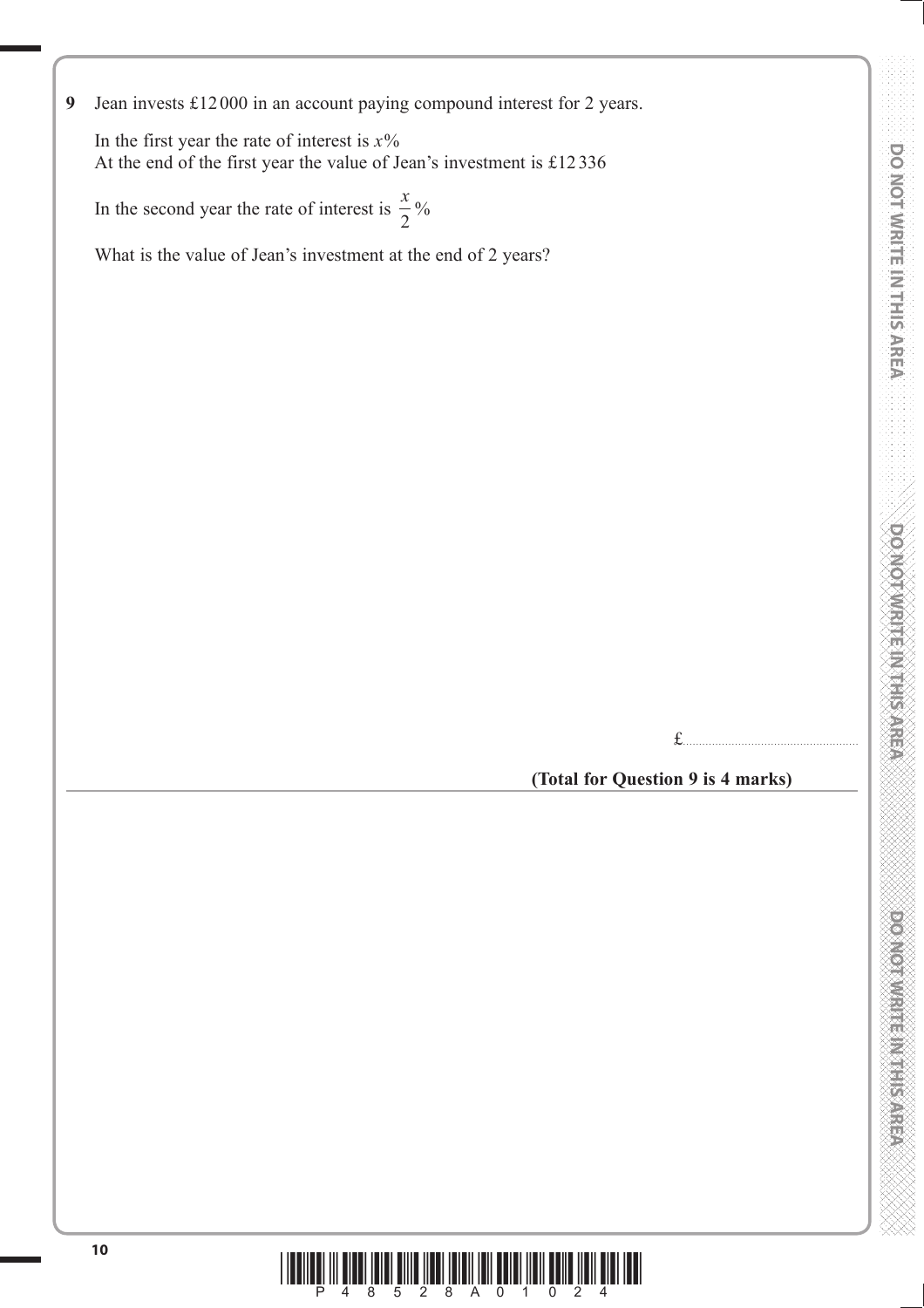**10** The vector **a** and the vector **b** are shown on the grid.





**DOMORATE REGISTER OF** 

DO NOT WRITE IN THIS AREA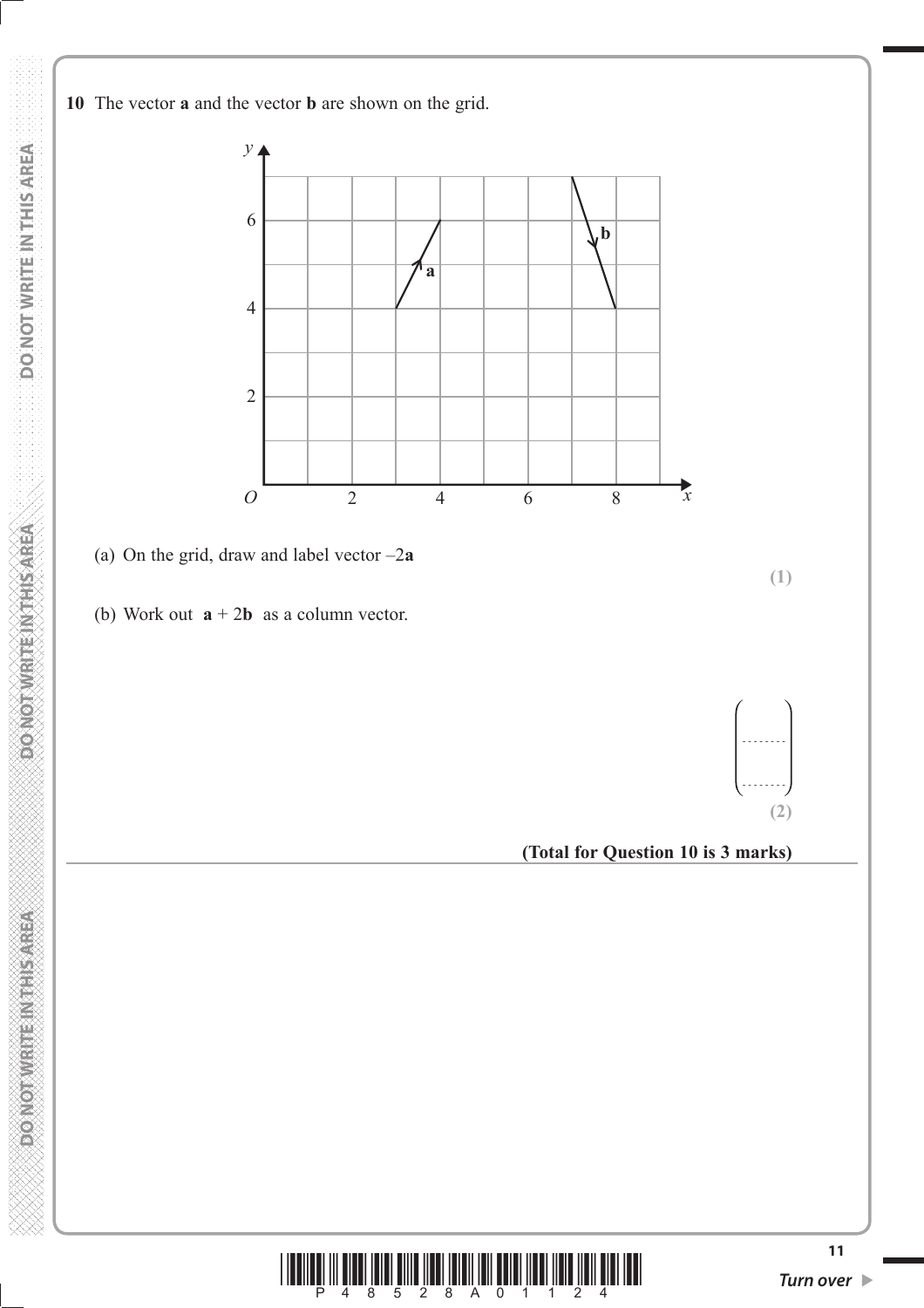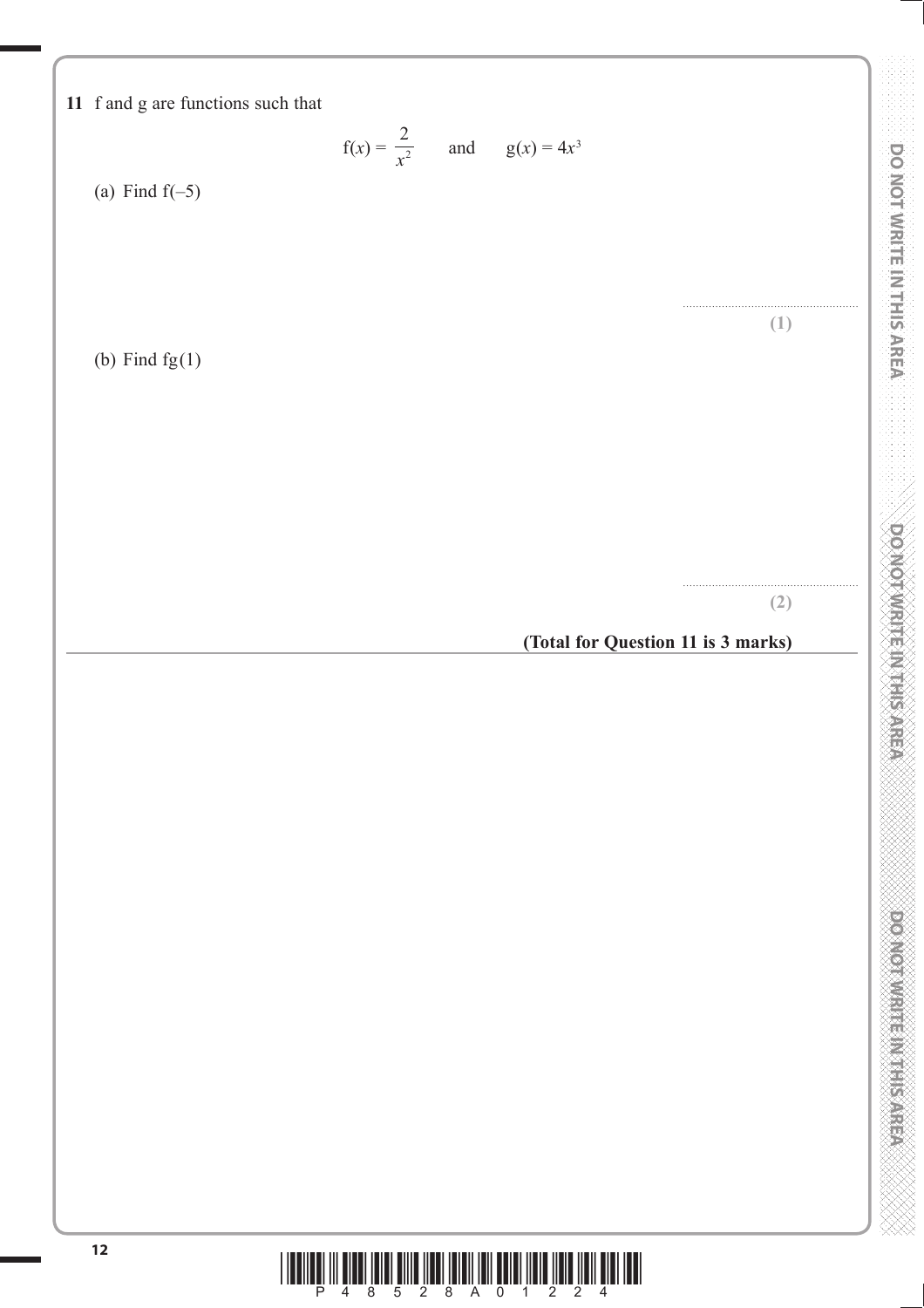

The graphs of *y* against *x* represent four different types of proportionality.

Match each type of proportionality in the table to the correct graph.

| <b>Type of</b><br>proportionality | <b>Graph letter</b> |
|-----------------------------------|---------------------|
| $y \propto x$                     |                     |
| $y \propto x^2$                   |                     |
| $y \propto \sqrt{x}$              |                     |
| $y \propto -\frac{x}{x}$          |                     |

**(Total for Question 12 is 2 marks)**



**DOMORATE REGISTER OF** 

**12**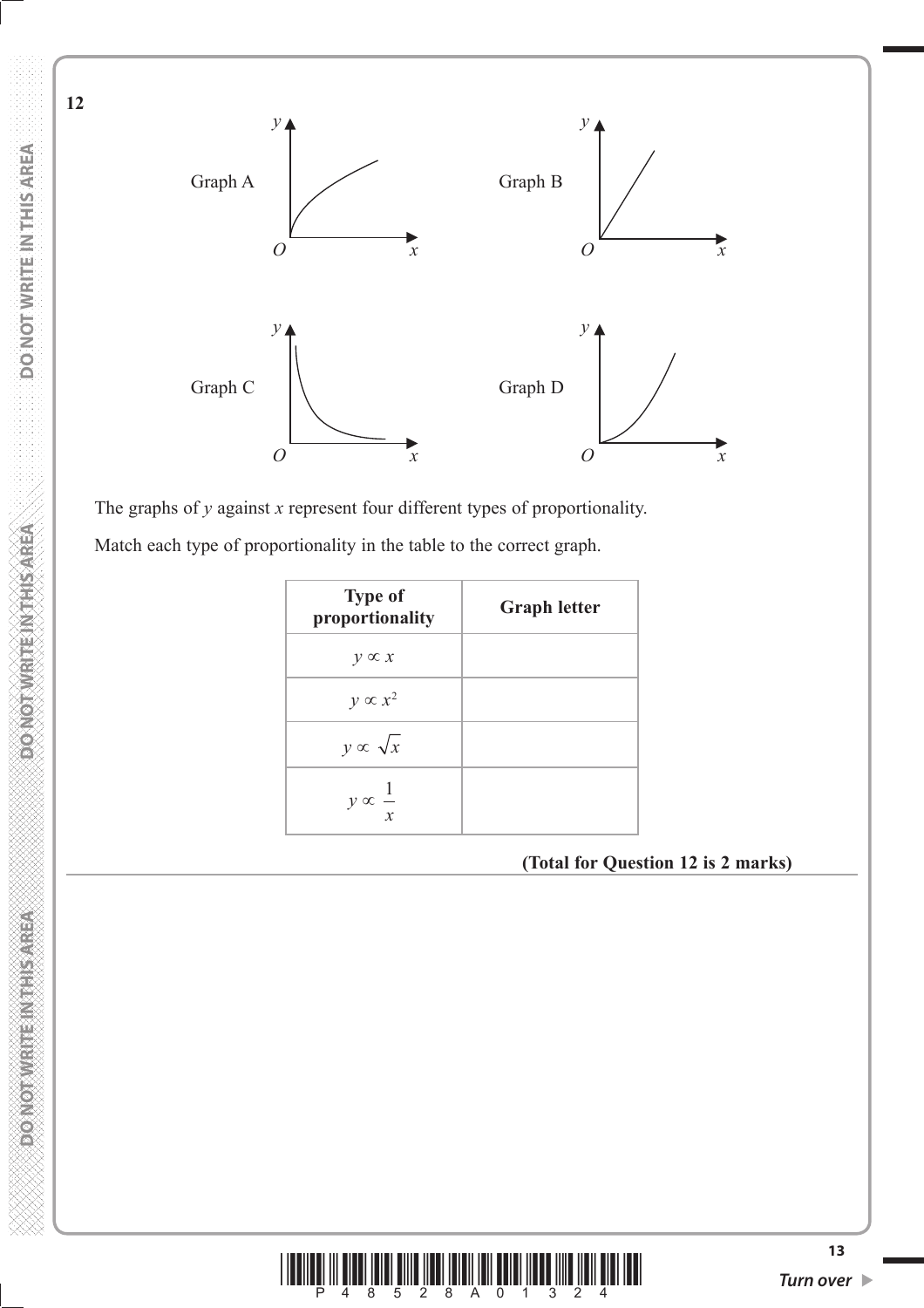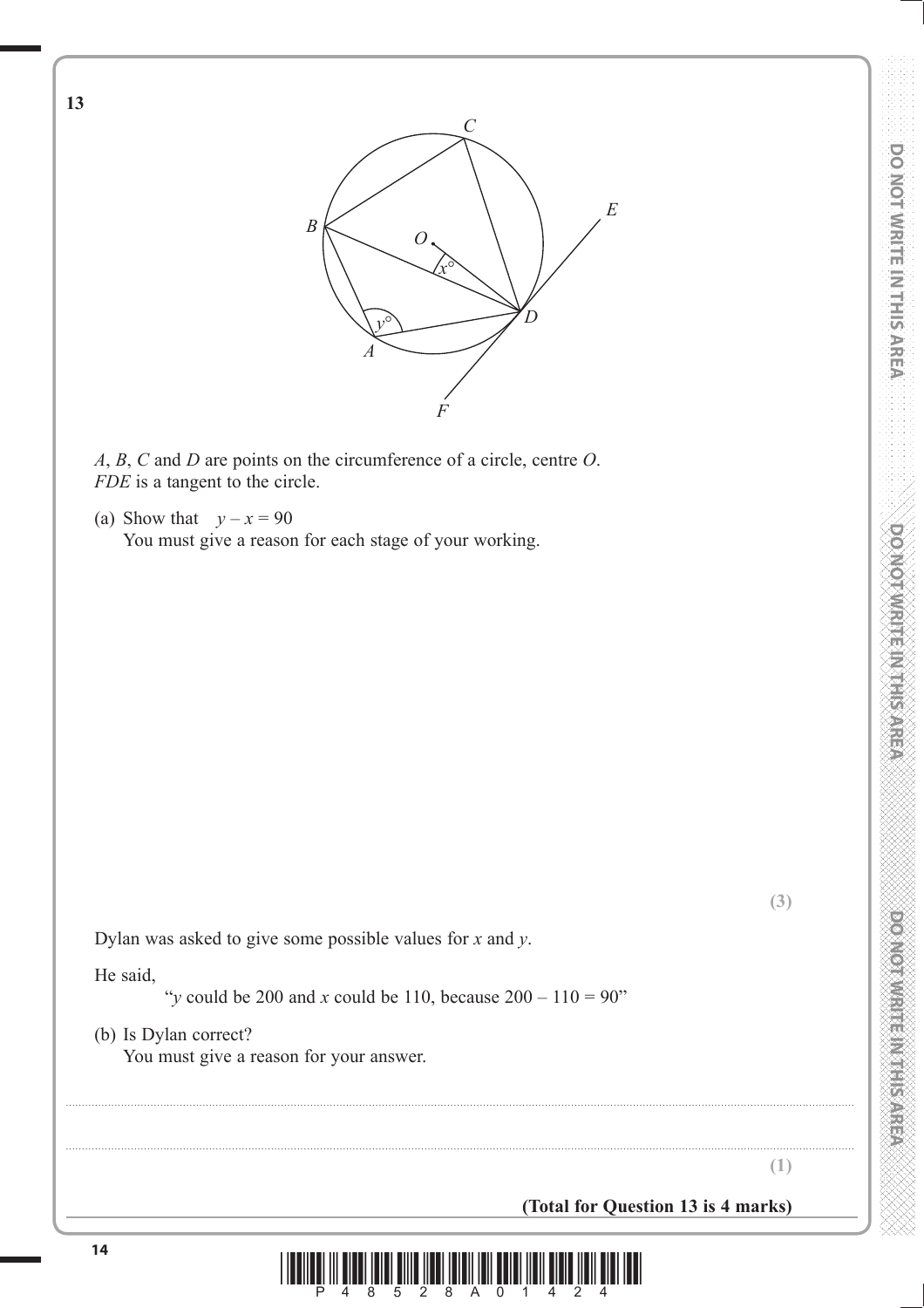



Use the graph to estimate the speed of the car at time 5 seconds.

...................................................... m/s

**(Total for Question 14 is 3 marks)**



**DONOT WRITEIN THIS AREA**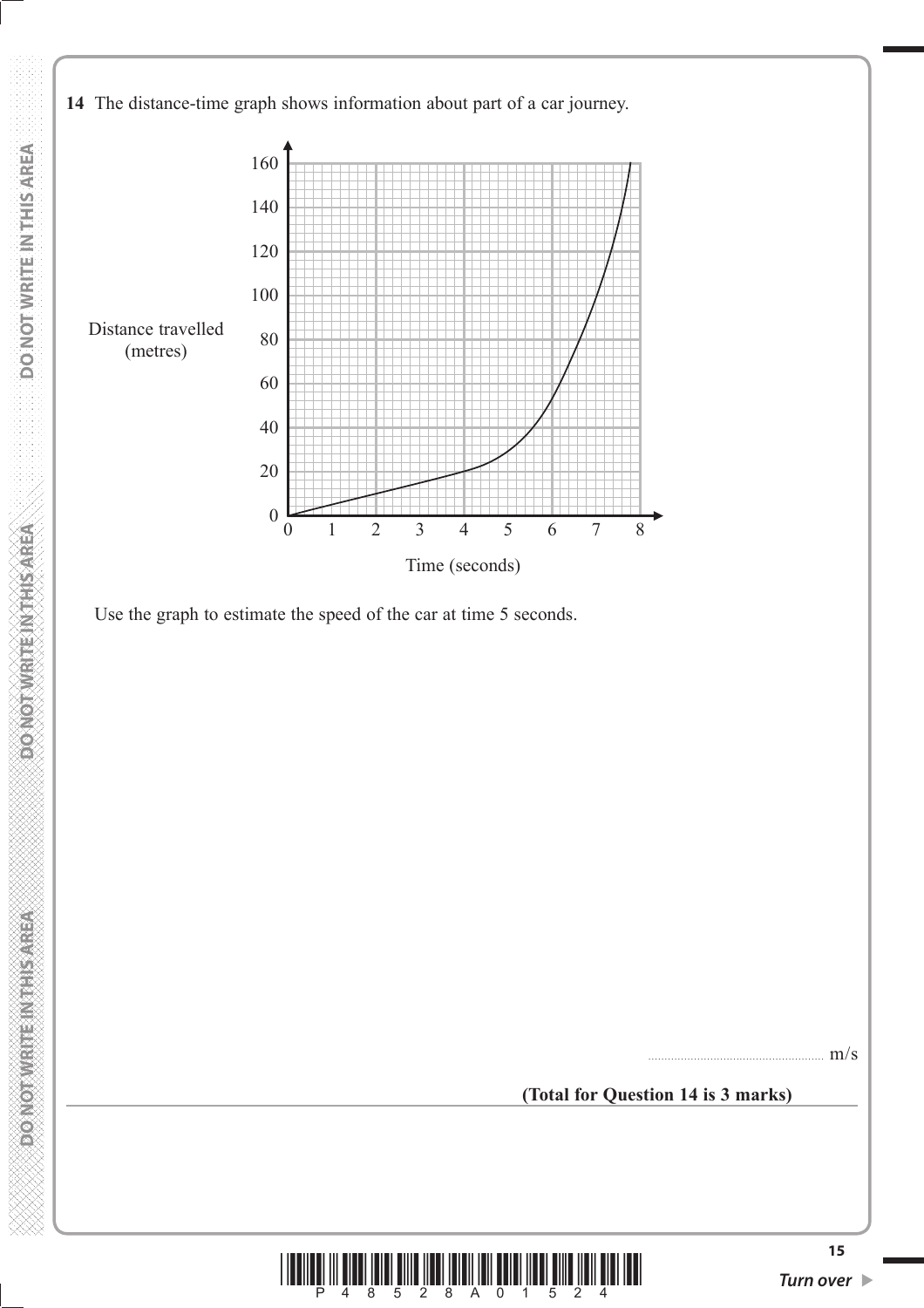**15** A darts team is going to play a match on Saturday and on Sunday. The probability that the team will win on Saturday is 0.45

 If they win on Saturday, the probability that they will win on Sunday is 0.67 If they do **not** win on Saturday, the probability that they will win on Sunday is 0.35

(a) Complete the probability tree diagram.



(b) Find the probability that the team will win exactly one of the two matches.

...................................................... **(3)**

**(2)**

**DO NOT WRITE IN THIS AREA DO NOT WRITE IN THIS AREA DO NOT WRITE IN THIS AREA DO NOT WRITE IN THIS AREA DO NOT WRITE IN THIS AREA DO NOT WRITE IN THIS AREA DO NOT WRITE IN THIS AREA DO NOT WRITE IN THIS AREA DO NOT WRITE** 

**DOMOTWRITE IN THIS AREA** 

**DOWNTHEINTHISAREA** 

**DO NOT WRITE IN THIS AREA** 

**(Total for Question 15 is 5 marks)**

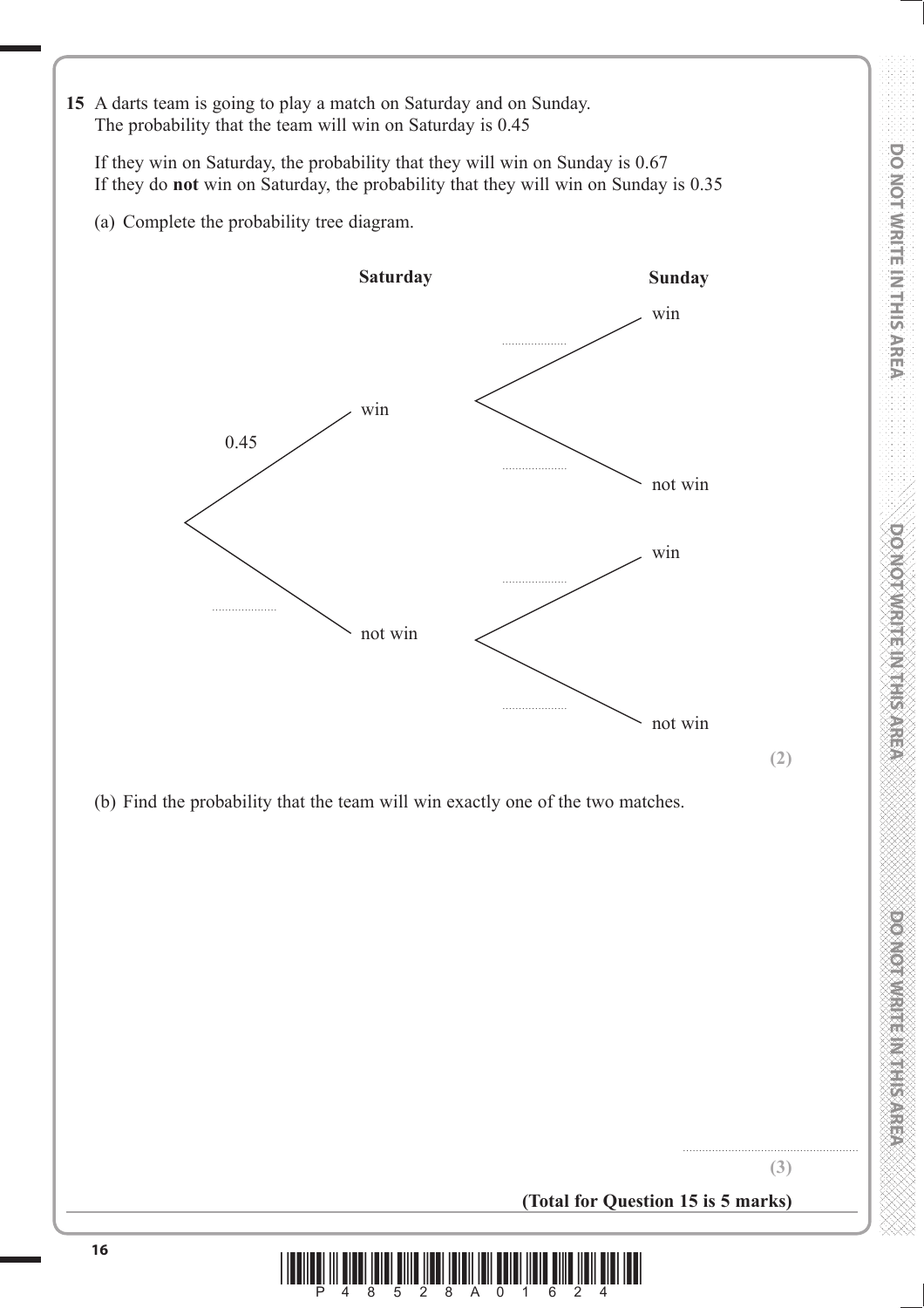

**<sup>17</sup>** \*P48528A01724\* *Turn over*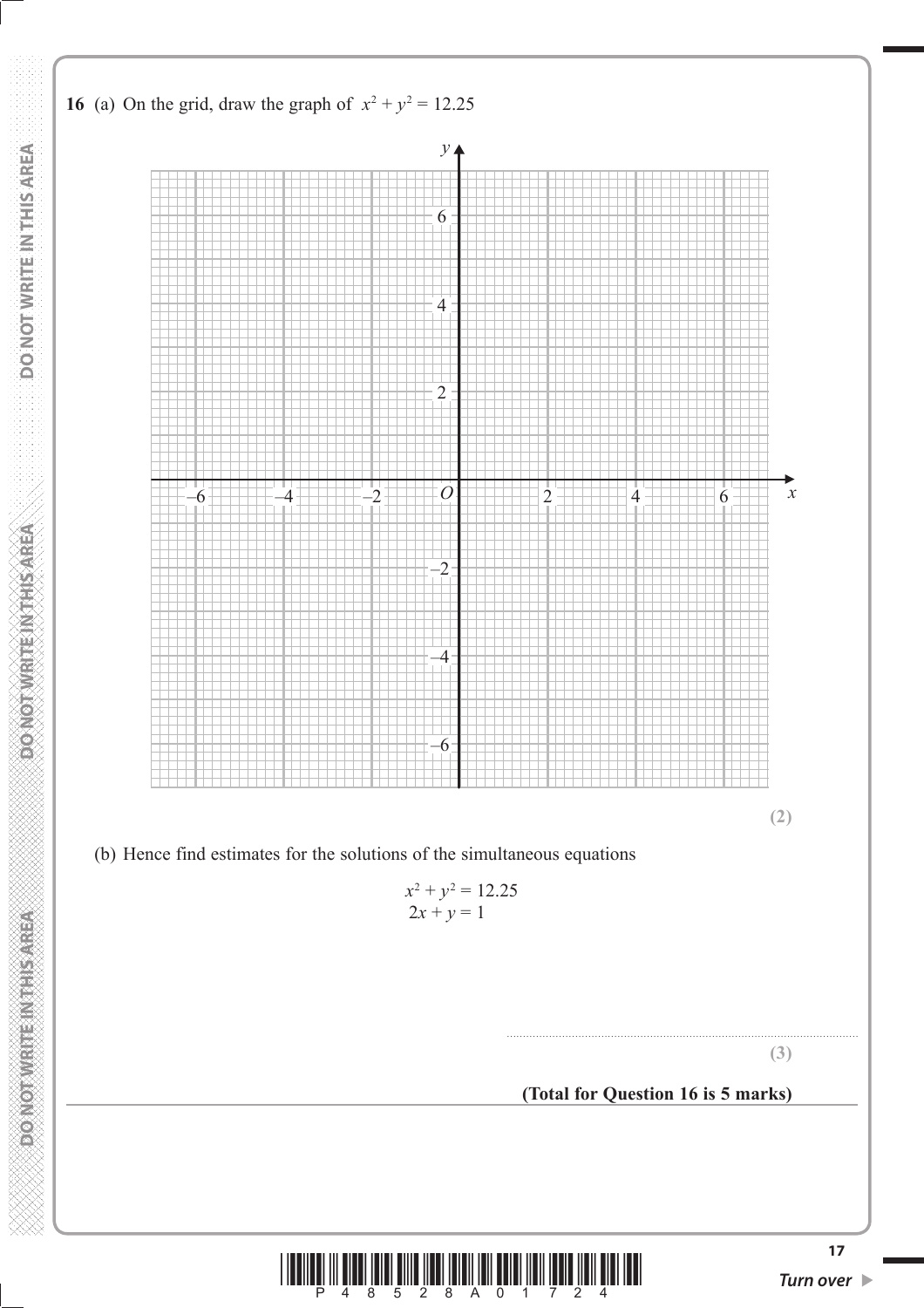

**DO NOT WRITE IN THIS AREA DO NOT WRITE IN THIS AREA DO NOT WRITE IN THIS AREA DO NOT WRITE IN THIS AREA DO NOT WRITE IN THIS AREA DO NOT WRITE IN THIS AREA DO NOT WRITE IN THIS AREA DO NOT WRITE IN THIS AREA DO NOT WRITE** 

**DO NOT WRITEIN THE SAREA** 

**DOMOTOMERICATE SAREA** 

DO NOT WRITE IN THIS AREA

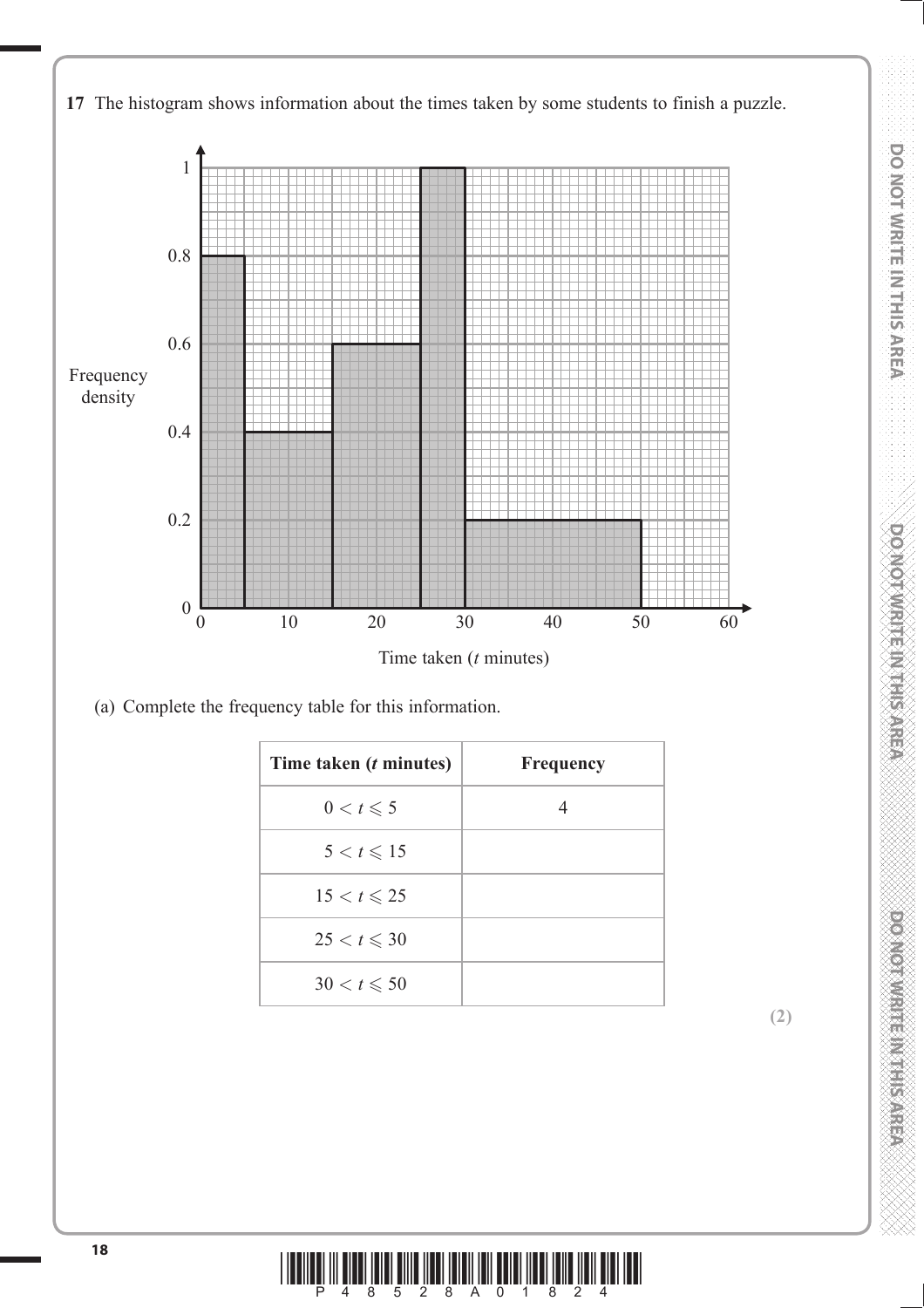**DO NOT WRITE IN THIS AREA DO NOT WRITE IN THIS AREA DO NOT WRITE IN THIS AREA DO NOT WRITE IN THIS AREA DO NOT** 

**WE ENSIGNEED FOR EMPLOYMENT** 

**DONOTWRITEWAHSAREA** 

DO NOT WRITE IN THIS AREA

................................. minutes

**(2)**

**(Total for Question 17 is 4 marks)**

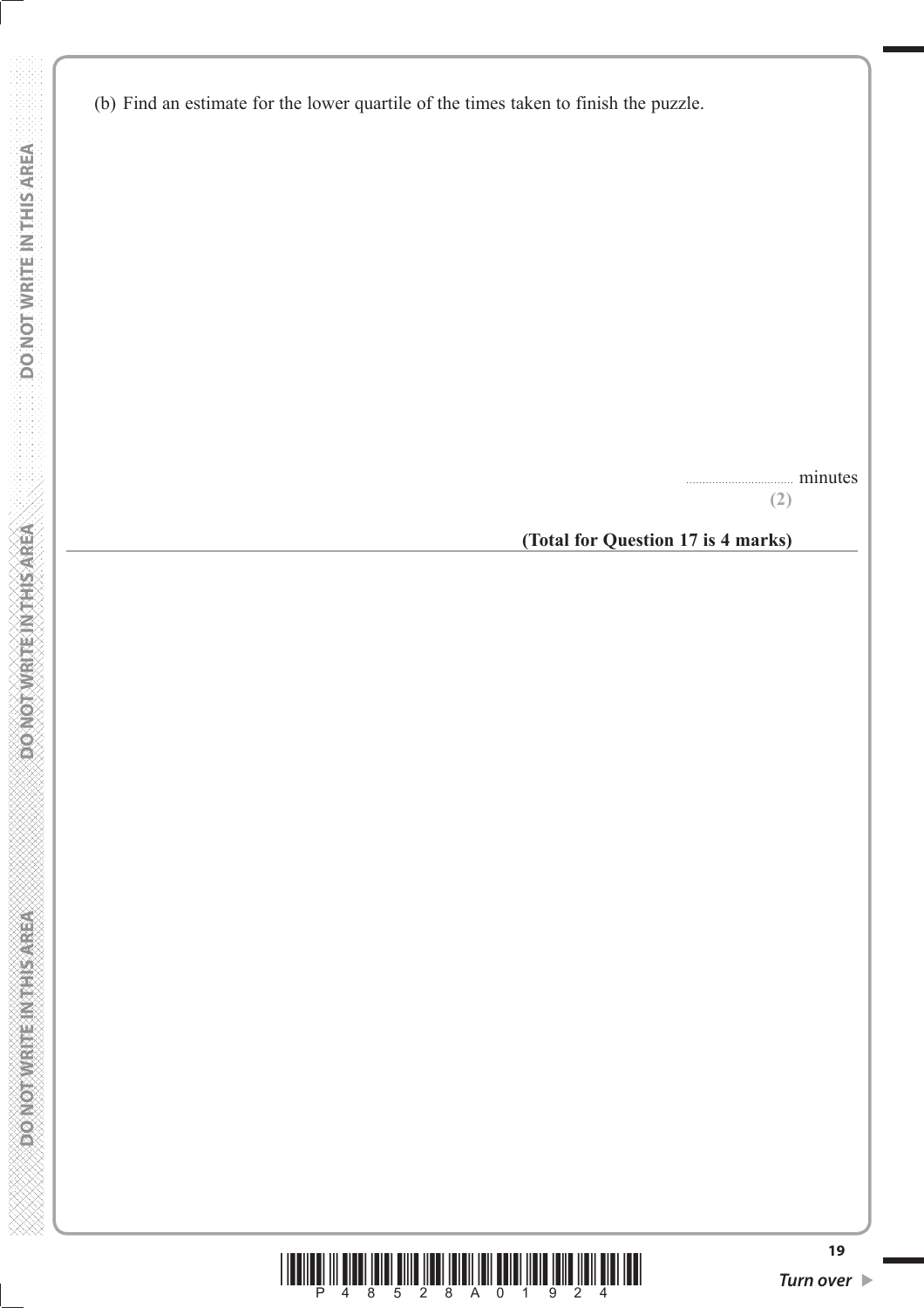**18** *ABCDEFGH* is a cuboid.



 $AB = 7.3$  cm *CH* = 8.1 cm Angle  $BCA = 48^\circ$ 

 Find the size of the angle between *AH* and the plane *ABCD*. Give your answer correct to 1 decimal place.

 $\circ$ 

**(Total for Question 18 is 4 marks)**

......................................................

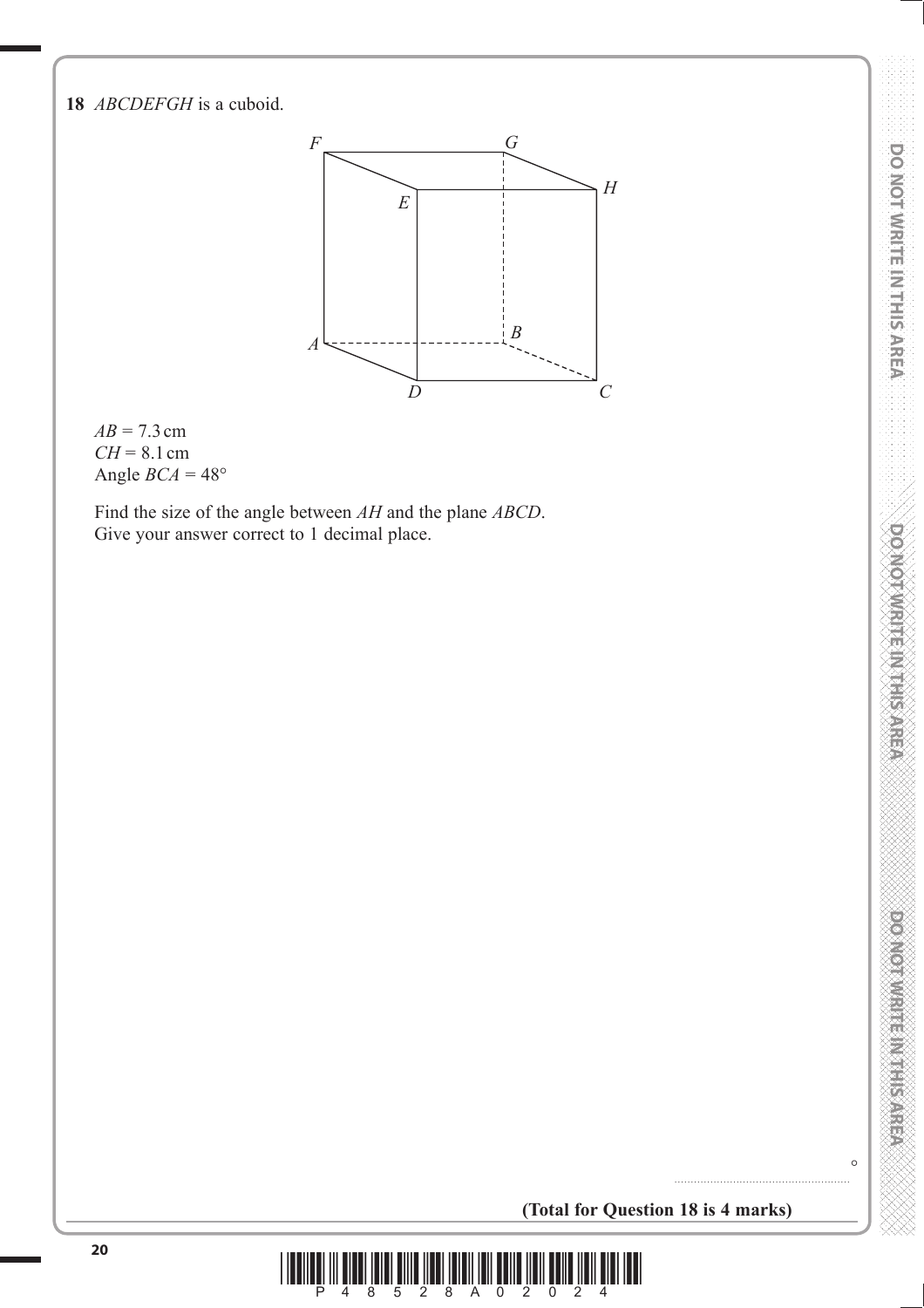

| Volume of sphere = $\frac{1}{2}\pi r^3$ |  |
|-----------------------------------------|--|
| Surface area of sphere = $4\pi r^2$     |  |

The volume of **S** is  $576\pi$  cm<sup>3</sup>

 Find the surface area of **S**. Give your answer correct to 3 significant figures. You must show your working.

**(Total for Question 19 is 5 marks)**



...................................................... cm2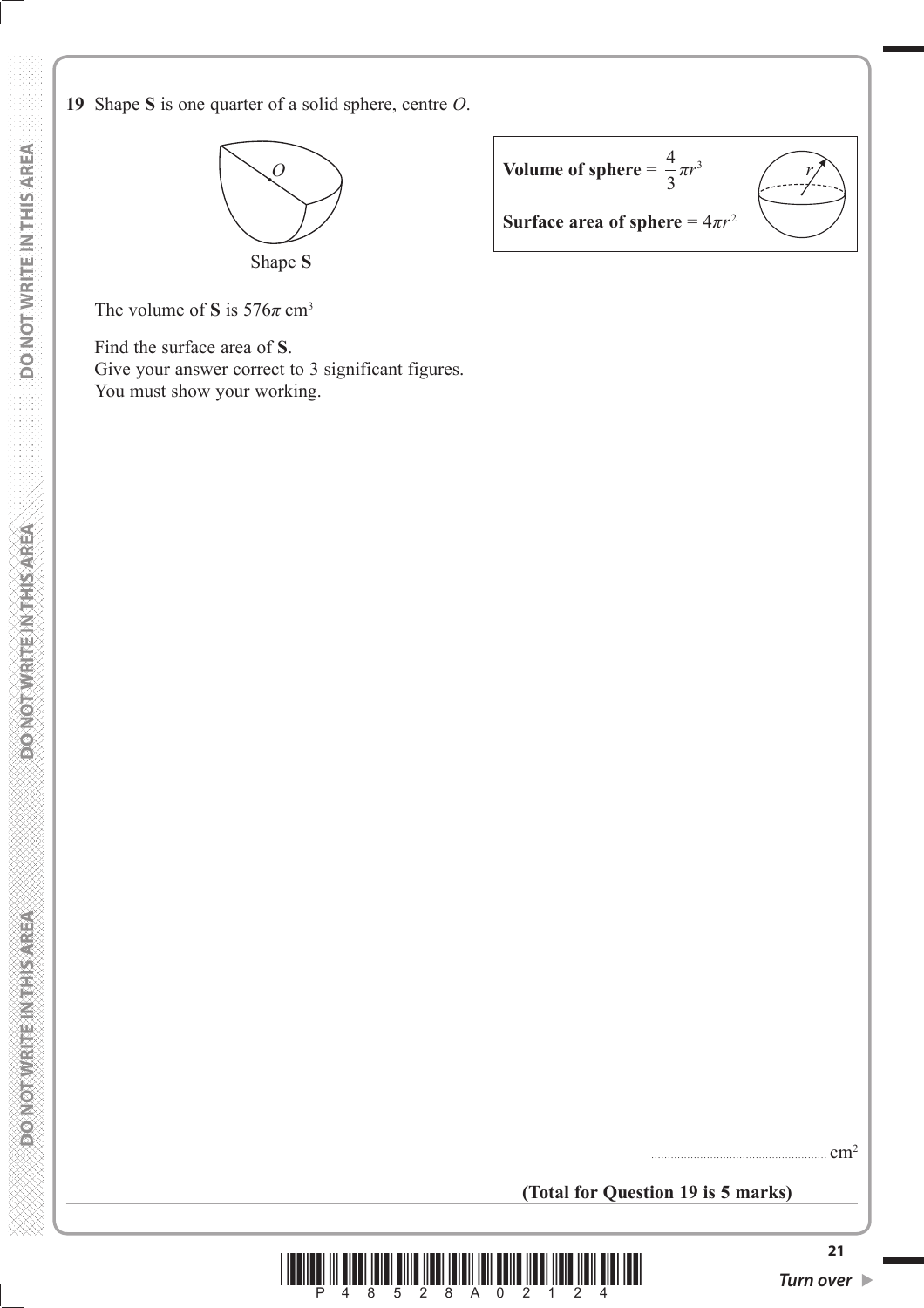20 Martin did this question.

 $14$ Rationalise the denominator of  $\frac{1}{2+\sqrt{3}}$ 

Here is how he answered the question.

$$
\frac{14}{2 + \sqrt{3}} = \frac{14 \times (2 - \sqrt{3})}{(2 + \sqrt{3})(2 - \sqrt{3})}
$$

$$
= \frac{28 - 14\sqrt{3}}{4 + 2\sqrt{3} - 2\sqrt{3} + 3}
$$

$$
= \frac{28 - 14\sqrt{3}}{7}
$$

$$
= 4 - 2\sqrt{3}
$$

Martin's answer is wrong.

(a) Find Martin's mistake.

Sian did this question.

5 Rationalise the denominator of  $\overline{\sqrt{12}}$ 

Here is how she answered the question.

$$
\frac{5}{\sqrt{12}} = \frac{5\sqrt{12}}{\sqrt{12} \times \sqrt{12}}
$$

$$
= \frac{5 \times 3\sqrt{2}}{12}
$$

$$
= \frac{5\sqrt{2}}{4}
$$

Sian's answer is wrong.

(b) Find Sian's mistake.

**DOMOTOMRITE MITHIEMSPREAR** 

**DOMOTIVE IN EINER STEEP** 

 $(1)$ 

(Total for Question 20 is 2 marks)

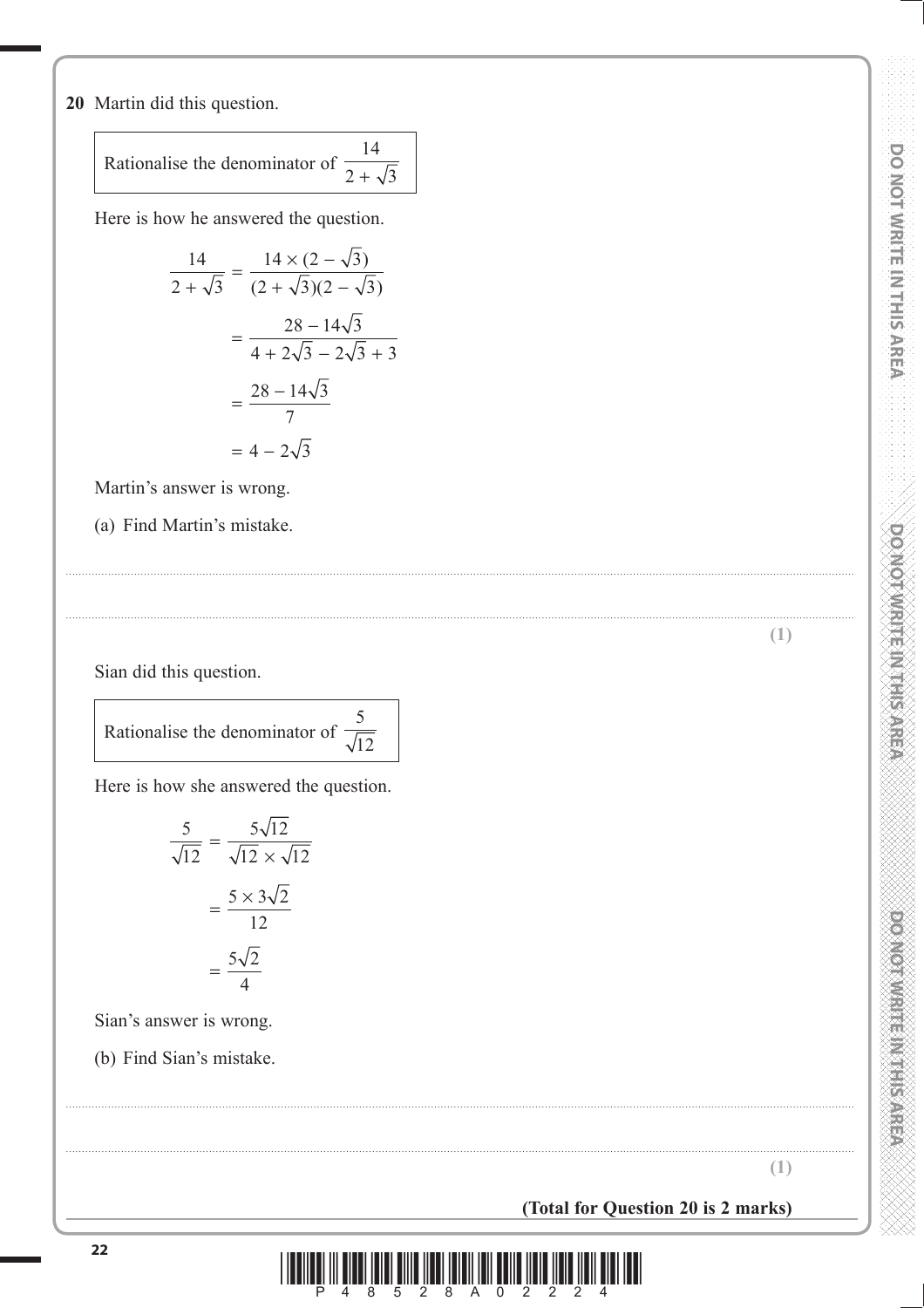**21** Jackson is trying to find the density, in  $g/cm<sup>3</sup>$ , of a block of wood. The block of wood is in the shape of a cuboid.

He measures

 the length as 13.2 cm, correct to the nearest mm the width as 16.0 cm, correct to the nearest mm the height as 21.7 cm, correct to the nearest mm

He measures the mass as 1970 g, correct to the nearest 5 g.

 By considering bounds, work out the density of the wood. Give your answer to a suitable degree of accuracy.

You must show all your working and give a reason for your final answer.

**(Total for Question 21 is 5 marks)**

**TOTAL FOR PAPER IS 80 MARKS**



**PONOTWERFER WATER**